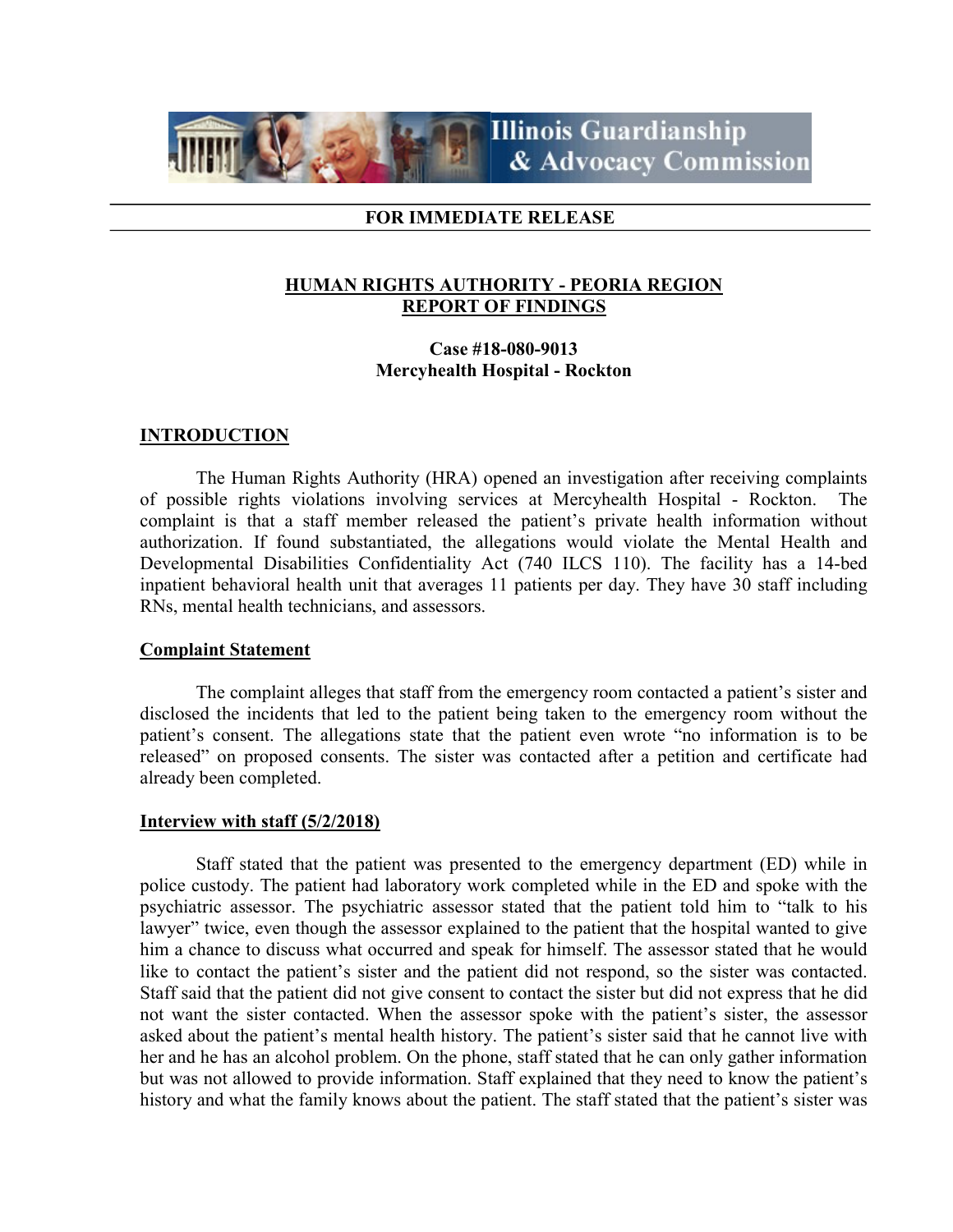listed as the contact person on the patient's petition. The petition was completed by the police but was redone due to errors on the petition, and it stated that the patient's sister was contacted by the police. The sister also was listed as an emergency contact in the hospital registry. The patient had provided the sister's telephone number, but staff said it must have been on another occasion.

 Staff explained that when they make contact for information, it is done over the telephone. The staff explains who they are and that they are from behavioral medicine and then they request the behavioral history of the patient. This gathered information is provided to the physician.

Staff explained that the patient had requested no visitors. Staff said that they would not have called after the patient was transferred from the ED. The call was due to the crisis that was occurring at the time. Staff explained that on the average, with a patient who was cooperating, they would have only contacted someone that the patient wanted them to, but in this case, the police had already contacted her.

 Staff believe that if they had let the patient go, he would not have survived. Staff said that in a situation like what was occurring with the patient, they would call an emergency contact. The facility staff discussed the questions they ask when contacting someone about a patient. Staff said they usually ask the last time the patient spoke to family and did they speak in person or over the telephone. Did they seem angry or depressed? Do they receive outpatient counseling currently and are they currently on medication? Have there been past suicide attempts or homicidal ideation? Has the patient had any hallucinations? Has the patient had a history with inpatient psychiatry? They also discuss if the patient has a legal history. The psychiatric assessor takes notes and then the psychiatrist co-signs the notes.

 Staff explained that contacting others is usually a clinical decision, and if a patient is forthcoming, they would not need to get collateral information. If the patient is guarded and the police state that the patient is suicidal, they let the patient know that they are trying to contact someone because of the situation. If the patient says," no" to a preferred contact with key information, then they try to contact someone with consent but may still try the preferred contact. They go with the contacts on the petition for due diligence. Staff said that protecting information on the unit is honored and, in general, they try to have the patient share information. With a voluntary patient, they would request consent for contact and that is in the voluntary admission form as well. If the patient is on the behavioral unit, they get formal signed consents. This situation did cause the facility to review their collateral consent policy.

# FINDINGS

According to the record, the patient was admitted to the ED at approximately 10:08 a.m. and met with the psychiatric assessor at approximately 7:20 p.m. The assessor wrote a note on the date of admission, 2/23/2018, about the interaction with the patient and contact with his sister, "Consulted by ED for psychiatric assessment; however, patient repeatedly states, 'Talk to my lawyer,' [Patient] will not confirm his name, date of birth, address. He will not answer any questions about suicidal/homicidal ideation, intent, or plan. He refuses to participate in the interview process." It also stated that the patient arrived with a police officer's petition that contained errors in the assertions, so a new petition would have to be done. The assessor proceeded to contact the sister for more information and learned that, "The patient has a long history of alcoholism. Patient has been living with [sister] for 12-13 years. He is no longer allowed to stay there because of his alcoholism. He has made SI [suicidal ideations} threats in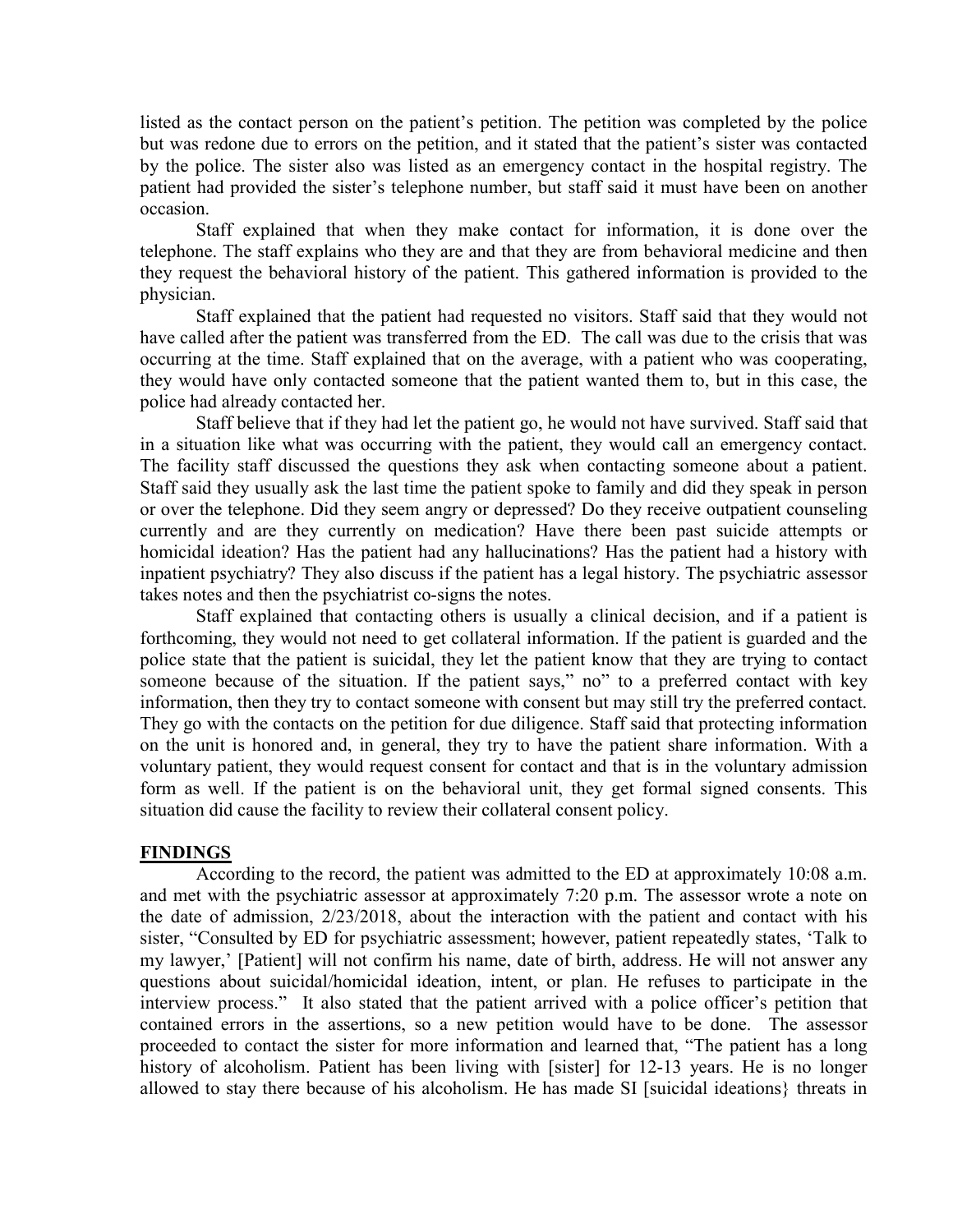the past but has never made a suicide attempt or been psychiatrically hospitalized." The entries make no mention of asking the patient for consent to communicate with his sister. A separate ED Note from 1:30 p.m. on 2/23/2018 states, "Pt [sic] requesting to call his brother but needs his phone to get the phone number. Pts cell phone is locked up in the safe, asked pt if he would like me to get it for him. Pt states 'just forget about it.' Pts sisters phone number is under his emergency contact. Informed pt of this and asked if he would like to call her to get phone number for brother. Pt stated 'no."'

While in the behavioral health unit, the patient did reach out to his sister as mentioned in progress notes from 3/13/2018, "Patient is forward thinking and goal oriented. States he needs to stop at the bank, talked with his sister yesterday and will be speaking with her again today.' On 3/12/2018, "[The patient] was encouraged today to contact his sister with whom he had been staying before this admission. The patient states that he spoke with her over the phone already." On 3/8/2018, the patient asked the staff to "Try to get a hold of my sister and give her my code to call" and on 2/25/2018, the "patient states his brother and sister are coming tomorrow and going to get him out of here" but then the "family did not come to visit. He spoke with his sister on the phone calls". Another progress note on 2/25/2018 reads, "Family did not come to visit. He spoke with his sister on the phone calls." There are notes documenting his resistance to contacting her or lack of contact in progress notes on 3/11/2018 which state, "Family did not come, no phone call. He said he is not sure that his sister will take him when he was discharge from here." On 3/6/2018, the "Patient refused to allow patient to talk with his sister or any other family. He stated that he does not want them involved at all." A 2/27/2018 note states that, "[the patient] doesn't want to have his sister contacted although will discuss that issue with him again. The patient, again, was angry and upset that this hospitalization led to him being kicked out of his sister's house" and on 2/26/2018, notes indicate, with regard to "family/significant other involvement in treatment plan: no known family".

A psychiatric progress note, dated 2/25/2018, states, "He refused to talk with me yesterday but today he talk [sic] with me and report that 'I am very angry about all this situation, person in the ED' referring to the psych assessor call and 'informed my sister that I had gun and was about to harm others, so now I am not allowed to live with her.'"

 The HRA was provided a document titled "Your Privacy Is Our Priority" and it appears to be a document provided to patients. The first section is titled "Joint Privacy Notice" and states "This notice describes how medical information about you may be used and disclosed and how you can get access to this information." Later in the document it states that, "This notice describes how we, the Rockford Health System Organized Health Care Arrangement (OHCA), may use and disclose your protected health information to carry out treatment, payment, or health care operations and for other purposes that are permitted or required by law." The notice also states, "We are required by law to make sure that medical information that identifies you is kept private; give you this notice of your legal duties and privacy practices with respect to your medical information; and follow the terms of this notice or any subsequent notice that is later in effect." The notices list different ways the facility is permitted to disclose medical information and includes, treatment, payment, minors, research, to avert a serious threat to health or safety, public health risks, etc. Outside of the listed items, the policy states that the patient's written authorization is required for other uses and disclosures and states "Other uses and disclosures of your medical information not covered by this Notice or the laws that apply to us will be made only with your written authorization. If you do give us authorization, you may revoke it at any time by submitting a written revocation to our Privacy Officer and we will no longer disclose